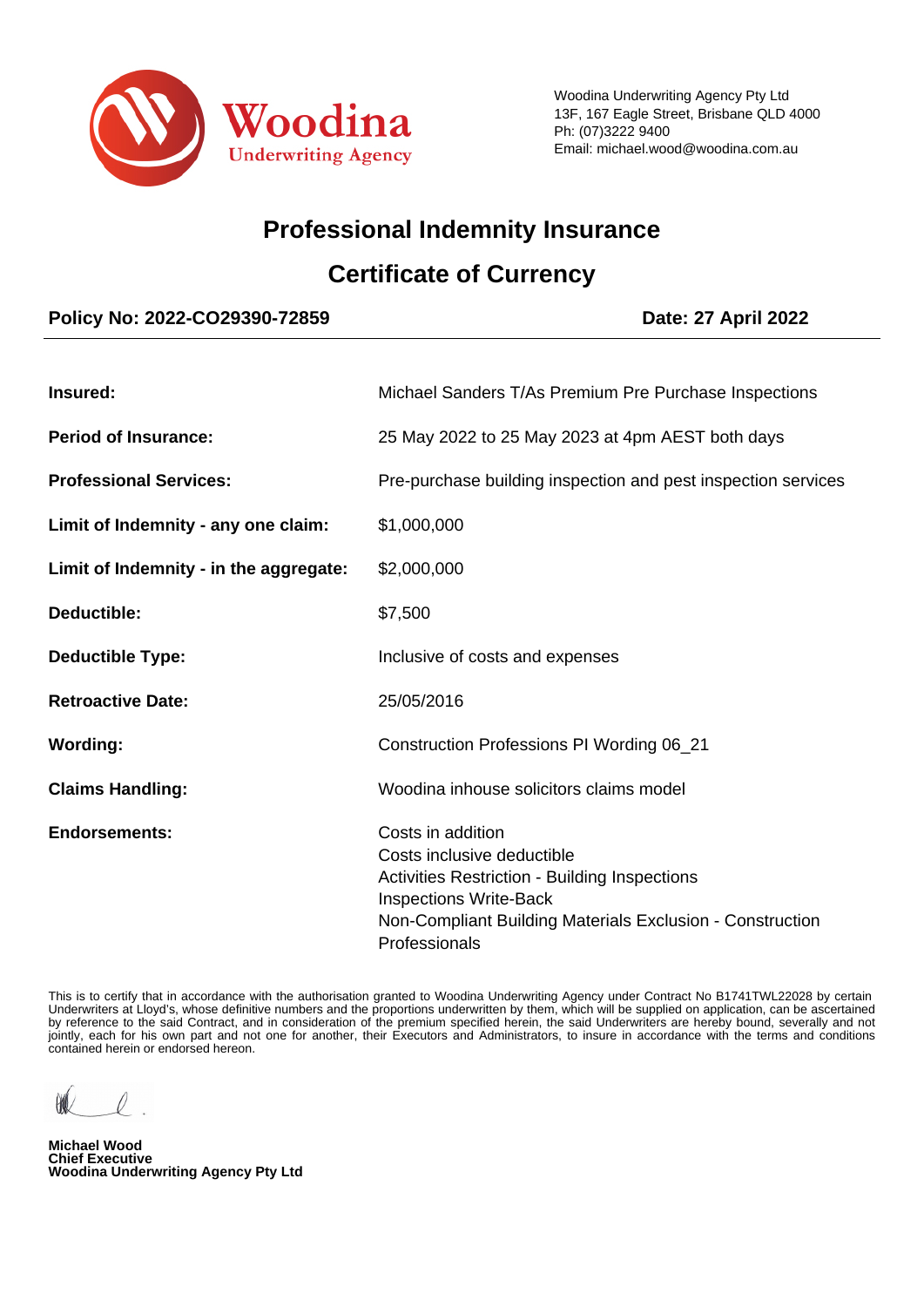# **Endorsements to Policy No. 2022-CO29390-72859**

#### **Costs in addition**

Notwithstanding Clause 7.8, 8.8 or 9.8 (**Limit of Indemnity**), the **Insurer** agrees under this extension that, in addition to the **Limit of Indemnity**, the **Insurer** will pay the **Costs and Expenses** of any **Claim** which is the subject of indemnity under this **Policy** provided that;

a) the amount of such **Costs and Expenses** is capped at the **Limit of Indemnity**;

b) where the **Insured's** liability exceeds the available **Limit of Indemnity**, the **Insurer** shall only pay such proportion of **Costs and Expenses** as the available **Limit of Indemnity** bears to the **Insured's** liability;

c) where the amount the **Insurer** has paid or incurred as **Costs and Expenses** exceeds the share that the **Insurer** is obliged to pay under Clause 2.2, the **Insured** shall upon demand pay to the **Insurer** the excess amount. Alternatively, the **Insurer** may deduct the excess amount from any entitlements the **Insured** might have at any time under this **Policy**.

### **Costs inclusive deductible**

Where the **Deductible** is stated in the **Schedule** to be costs inclusive, it is agreed that **Insurers** will not apply against the **Deductible** the cost of time spent by the inhouse solicitors, claims managers and administrative staff of Woodina Law, acting on behalf of the **Insurers**.

## **Activities Restriction - Building Inspections**

**We** shall not be liable under this **Policy** for any **Claim** against the **Insured** arising from:

1. statutory approvals/permit issuance including any building certification services or related inspections;

2. any inspection undertaken on a building unless such inspection is conducted post final completion.

#### **Inspections Write-Back**

It is hereby declared and agreed that **Policy** Exclusion 6.12 (Inspections) is deleted in its entirety and replaced with the following:

#### **Inspections**

**We** shall not be liable under this **Policy** to provide indemnity in respect of any **Claim** against any **Insured** directly or indirectly based upon, attributable to, or in consequence of any pest, pool or pre-purchase property inspection or the provision of any pest, pool or pre-purchase property inspection report, whether written or oral, where:

a) the services undertaken do not comply with the relevant Australian Standard; or